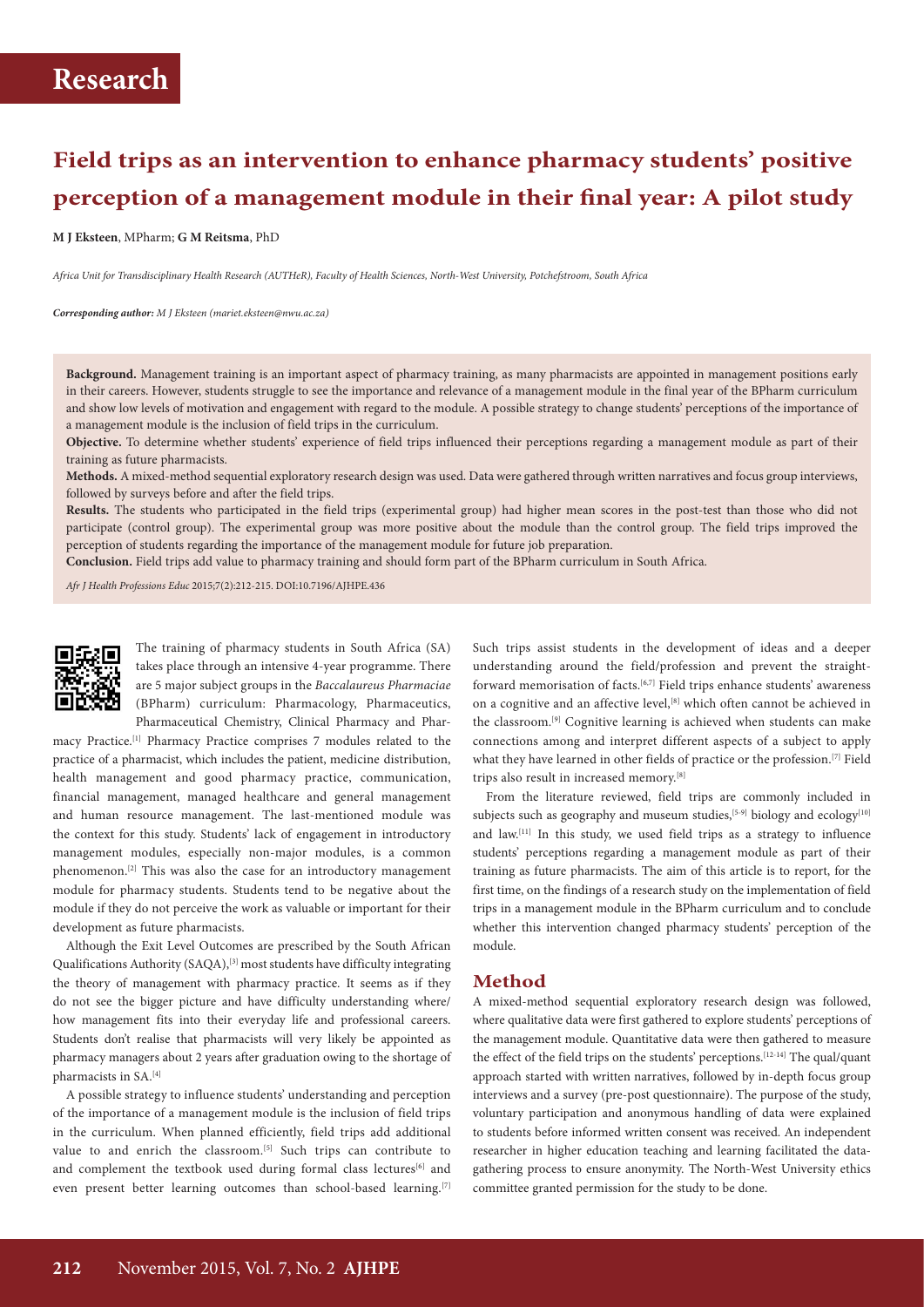### **Written narratives**

The first phase of the research included all students who attended the specific management module (*n*=156) and wrote 1-page qualitative narratives reflecting on the importance and relevance of this module and their expectations of it. The content was analysed to determine trends and patterns,<sup>[15]</sup> from which specific themes were identified for further investigation through focus group interviews. Credibility of this qualitative method was ensured by requesting all students in the class to write the narratives, thus increasing the scope of feedback, providing a safe place and time for students to write anonymous reflections, and explaining the purpose of the process clearly.<sup>[16]</sup>

#### **Focus group interviews**

The second qualitative phase consisted of focus group interviews with the 32 'branch managers' in the class. (All the students who were enrolled for this module formed different groups, referred to as branches, and each group had to appoint a branch manager.) The purpose of the focus group interviews was to explore the themes raised in the written narratives. The independent researcher transcribed the interviews to ensure anonymity, thus conforming to ethical conduct. The transcribed interviews were then analysed<sup>[17]</sup> through a process of identifying, analysing and reporting patterns in the data.<sup>[18]</sup> Trustworthiness of the qualitative data was ensured by the engagement of the researchers in the field of research for an extended time (at least one semester) and by applying triangulation<sup>[12]</sup> by using different methods and different data sources to investigate the same phenomena. The data from the narratives were analysed and the themes were used to inform the focus group questions. The written narratives and transcribed focus group interviews were presented as evidence that the findings were from the data and not the ideas or preferences of the researchers, thus ensuring confirmability (neutrality or objectivity).<sup>[19]</sup>

#### **Pretest survey**

The third phase of research started with a pretest questionnaire. The purpose of the questionnaire was to determine the students' perceptions of the relevance of this module to their current training and their employment after graduation. The questionnaire was compiled based on data gathered from the focus group discussions. Content validity was ensured by formulating the questions from the focus group data. Face validity was ensured by presenting the draft questionnaire to an independent educational researcher and a statistician to evaluate and refine the questionnaire. Nine statements regarding the *relevance of the module to practice* were formulated. Students had to indicate, on a scale of 1 - 5, their level of agreement with these statements: 1 – do not agree at all, and 5 – agree totally. The quantitative data were analysed using descriptive statistics, e.g. mean and standard deviation (Table 1) and independent samples *t*-test and Cohen's *d*-value.

### **Population and sample for the survey**

One of the major obstacles in planning a field trip is funding.[21] Because this was a pilot study, the sample was limited to a manageable group within the scope of available time and money. The sample was large enough to provide useful information regarding tendencies in the group that can be investigated in future larger-scale studies. A simple random sample (20.6%, *n*=34) of the total number of students who enrolled for the module (*N*=165) was selected and invited to attend the three field trips. Participation was voluntary and 9 students withdrew. The final experimental group comprised 25 students. The selected students were briefed on what would be required of them during the field trips, the required commitment of attending all three field trips, logistical aspects such as transport and food,<sup>[22]</sup> and the guarantee that their participation in or withdrawal from this project will in no way influence their marks for the module. Those who did not participate in the field trips formed the control group (*n*=140).

#### **Field trips**

The main purpose of the field trips was to expose the experimental group to a diversity of real-life scenarios, where the same management principles discussed in theory were applied in the different sectors of the pharmacy profession. The first field trip focused on pharmacists' experience as managers. Students interacted with guest speakers from academia, the corporate pharmacy community and the government sector. The second field trip was a visit to a large corporate pharmacy with different divisions, e.g. an independent community pharmacy, a wholesaler, courier pharmacy and training academy for pharmacy assistants. The third field trip was an excursion to a mining hospital pharmacy chain group.

#### **Post-test survey**

After the intervention, the experimental and control groups completed a post-test questionnaire similar to the pretest one.

#### **Results**

The themes identified from the written narratives included the following: place and value of the management module in the curriculum; students' opinions on the content of the module; possible reasons why students experience this module as a waste of time, their perception being that it is time costly with regard to more important modules; and importance of practical experiences for the students. During the focus group interviews, these themes were further explored and clarified.

Initially, students did not see or understand the importance of the module for their future professional careers. This was evident from comments made during the focus group interviews, such as, 'I don't think we see the value of this module, we have to take it, so we just have to deal with it', and 'They don't see this as important because of their mind set'. Students were negative about this module, because '... anything other than pharmacology is a waste of time'. This concurs with Taylor *et al*.'s<sup>[2]</sup> research findings on non-major management modules.

The results of the pre- and post-tests are presented in Table 1. Questions 1 - 3 measured students' perception of the relevance of the management module to practice. The results indicated that the students were positive about the relevance in both the pre- and post-tests. However, there was a slight decrease in the control group's perception in the post-test. Questions 4 and 5 determined whether students were able to link their own practical experience to the module content and whether they needed more practical exposure. Both the experimental and control groups' agreement decreased slightly in the post-test compared with the pretest. The experimental group, however, felt more strongly in the post-test (*d*=0.26) that they did not see the need for more exposure to practise compared with the control group, where no practical significant difference was measured between the pre- and posttests for this statement. Questions 6 - 9 measured the students' perceptions of how this module prepares them for their future as pharmacists. There was a definite improvement in the experimental group's perceptions of the value of the module for their future employment, with medium practical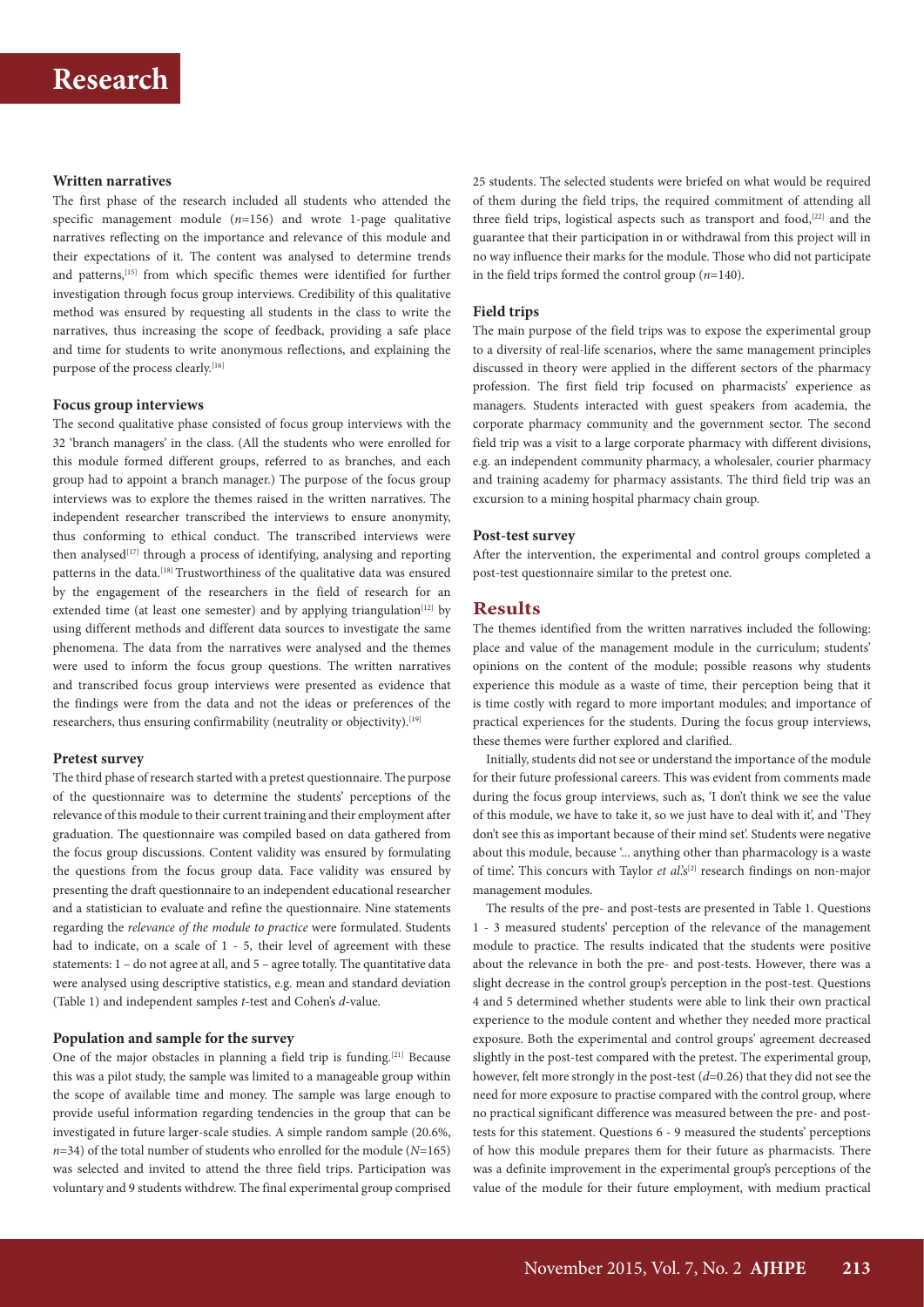| <b>Survey questions</b>                                                                                                                                                                                  | Group        | Pretest,<br>mean(SD) | Post-test,<br>mean(SD) | Effect size t-test between<br>groups E and C for post-<br>test $(d$ -value) <sup>†</sup> |
|----------------------------------------------------------------------------------------------------------------------------------------------------------------------------------------------------------|--------------|----------------------|------------------------|------------------------------------------------------------------------------------------|
| Q1: This module would have been of more use to me if I had completed it before I did my<br>practical hours in a pharmacy                                                                                 | E            | 2.80(1.0)            | 3.00(1.2)              | 0.05                                                                                     |
|                                                                                                                                                                                                          | $\mathsf{C}$ | 2.9(1.1)             | 3.06(1.2)              |                                                                                          |
| Q2: According to me, the theoretical content of this module is not related to practice                                                                                                                   | E            | 1.52(0.5)            | 1.60(1.0)              | 0.14                                                                                     |
|                                                                                                                                                                                                          | C            | 1.70(0.7)            | 1.74(0.8)              |                                                                                          |
| Q3: The module content is completely unrelated to practice                                                                                                                                               | E            | 1.48(0.6)            | 1.48(0.7)              | 0.28                                                                                     |
|                                                                                                                                                                                                          | C            | 1.80(0.9)            | 1.74(0.9)              |                                                                                          |
| Q4: I easily understand the work in the module because I can think of practical examples<br>for most of the concepts                                                                                     | E            | 4.16(0.6)            | 4.00(0.9)              | 0.15                                                                                     |
|                                                                                                                                                                                                          | C            | 4.01(0.8)            | 3.86(0.9)              |                                                                                          |
| Q5: It isn't really necessary to add more practical exposure to this module                                                                                                                              | E            | 2.16(0.9)            | 2.48(1.2)              | 0.06                                                                                     |
|                                                                                                                                                                                                          | C            | 2.53(1.1)            | 2.56(1.1)              |                                                                                          |
| Q6: I see this module as useful to me as prospective pharmacist                                                                                                                                          | E            | 4.60(0.5)            | 4.68(0.6)              | 0.59                                                                                     |
|                                                                                                                                                                                                          | C            | 4.42(0.6)            | 4.22(0.8)              |                                                                                          |
| Q7: The knowledge and skills that I am learning in this module are what I will need one<br>day in my job                                                                                                 | $\mathbf E$  | 4.44(0.7)            | 4.56(0.8)              | 0.62                                                                                     |
|                                                                                                                                                                                                          | $\mathsf{C}$ | 4.21(0.7)            | 4.04(0.8)              |                                                                                          |
| Q8: To some degree I can understand how this module will help me some day in practice                                                                                                                    | $\mathbf E$  | 4.4(0.5)             | 4.36(0.6)              | 0.33                                                                                     |
|                                                                                                                                                                                                          | C            | 4.17(0.7)            | 4.10(0.8)              |                                                                                          |
| Q9: I can't really see how the knowledge and skills in this module are necessary for my job<br>one day                                                                                                   | E            | 1.88(1.1)            | 1.52(0.6)              | 0.42                                                                                     |
|                                                                                                                                                                                                          | $\mathsf C$  | 1.73(0.8)            | 1.95(1.0)              |                                                                                          |
| E = experimental group ( $n=25$ ); C = control group (pretest, $n=128$ ; post-test, $n=108$ ).<br>Questions asked in a negative trend.<br>*An effect size of 0.2 is small, 0.5 medium and 0.8 large.[20] |              |                      |                        |                                                                                          |

significance measured in Question 6 (*d*=0.59) and Question 7 (*d*=0.62). Questions 2, 3, 5 and 9 were stated in a negative sense; therefore, the low means indicate that the students did not agree with the negative statement.

## **Discussion**

The impact of an intervention in the form of field trips on student perceptions was researched through an exploratory mixed-method approach. By increasing student engagement through field trips, the researchers aimed to influence students' perceptions regarding the value and importance of the module. Evidence from the quantitative phase indicated that these field trips did have a positive impact on students' perceptions. Contrary to the findings from the focus groups, the students as a class were not as negative about the management module as first perceived, as is evident from the higher than average pretest means for the experimental and control groups (Table 1). The effect sizes indicated no significant difference between the experimental and control groups in the pretest.

In the post-test, the mean scores for the experimental group increased for most of the items, indicating a more positive perception of the module. However, the control group's responses were more negative in the post-test, indicating that they still did not understand the value of the module in preparing them for their future positions. This may be because few students had to apply management knowledge and skills in their previous practical work. They explained this as follows: 'The younger you are, the less you do in the pharmacy. First you only wash shelves and it is only in your third year that you start with dispensing' and 'They [the pharmacy staff] don't really give you more to do'. Students may have difficulty linking the concepts

addressed in the module to practical examples owing to limited exposure to practice.

The means of all the questions in the pretest for the experimental and control groups indicate that there was already a positive expectancy towards the importance of this module in the BPharm curriculum before the intervention. This was in contrast to what the lecturer perceived at the beginning of the semester with regard to student comments.

Overall, the means for the experimental group were higher than those for the control group, although the difference was only practically significant for Questions 6 and 7. The field trips as intervention did contribute to the experimental group having a better understanding of the importance of this module towards their future roles as pharmacists. The experimental group better understood that the knowledge and skills taught in this module are important for their future employment. Understanding the significance of what they learn, may influence their perceptions positively. Marzano<sup>[23]</sup> explained the importance of assisting students to develop positive attitudes and perceptions about learning, without which they have little chance of learning proficiently, if at all. If students have certain attitudes and perceptions, they have a mental climate conducive to learning. If those attitudes and perceptions do not exist, learners have a mental climate not conducive to learning.

## **Conclusion**

Students' negative perception of introductory non-major management modules is a common phenomenon at universities. In this study, field trips were implemented as an intervention to determine whether students'